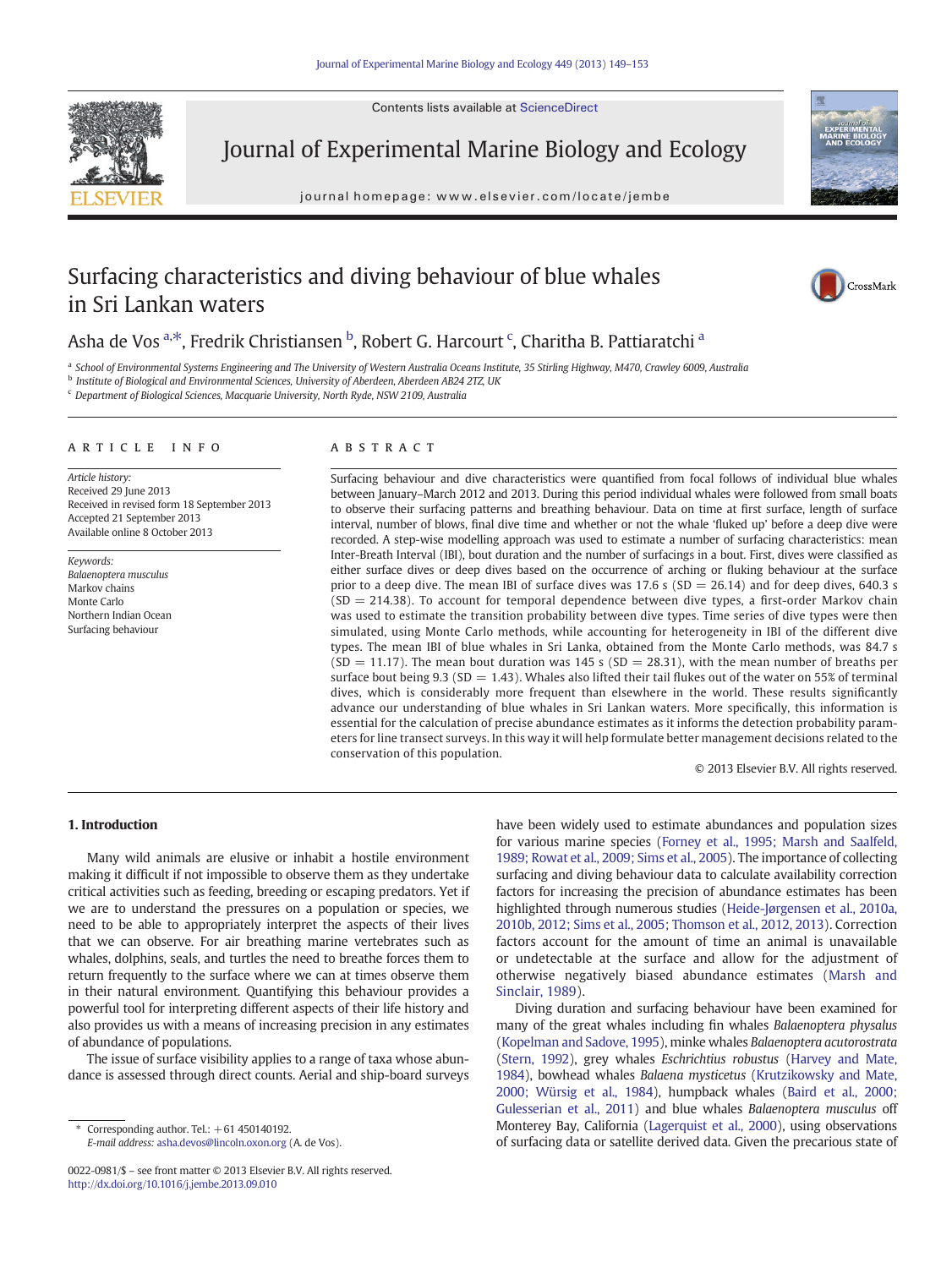many whale populations obtaining precise measurements of observable behaviours is an essential step in improving our understanding of their ecology. Studies of surfacing and diving habits also provide useful information for management of these populations. This information is critical for calculating detection probabilities, through precise estimates of the proportion of time whales are visible at the surface ([Dorsey et al.,](#page-4-0) [1989; Würsig et al., 1984](#page-4-0)) and thereby adjusting shipboard and aerial counts to provide accurate abundance estimates ([Doi, 1974; Hiby and](#page-4-0) [Hammond, 1989\)](#page-4-0).

Data for the calculation of these correction factors are generally derived from tags deployed on individual animals. Tag-derived data offers the opportunity to collect high resolution information on individual whales' diving behaviour continuously, over long periods of time and distances, accounts for diurnal variation and in many cases reduces the bias due to the presence of a research vessel in the vicinity. Despite the disadvantage of having to recover archival tags to retrieve data, they provide fine-scale information about critical sub-surface behaviours such as foraging that cannot be collected through visual surveys [\(Johnson and Tyack, 2003](#page-4-0)). The limitations associated with visually collecting dive data such as the necessity for calm weather, good visibility, the fact that data collection is limited to daylight hours and the short-term nature of the data sets likely biases correction factors as has been shown in studies that compared tag data vs. visual data [\(Harvey and Mate, 1984; Lagerquist et al., 2000\)](#page-4-0).

Blue whales in the northern Indian Ocean are thought to be a subgroup of the pygmy blue whales (*B. musculus* spp.). They possess a different acoustic call (Alling and Payne, unpublished) and are five metres shorter than their Antarctic counterparts [\(Mikhalev, 2000\)](#page-4-0). Unlike blue whales in other ocean basins, they do not undertake poleward migrations to feed, but remain in low-latitude waters yearround with a part of their population remaining resident in Sri Lankan waters [\(Afsal et al., 2008; Alling et al., 1991; Branch et al., 2007; de](#page-4-0) [Vos et al., 2012; Ilangakoon, 2006\)](#page-4-0). This population is at risk of ship strike, as prime blue whale habitat lies adjacent to some of the most heavily used shipping lanes in the world ([Kaluza et al., 2010](#page-4-0)). Yet at present, relatively little data is available on the ecology of blue whales in Sri Lankan waters. The aim of this paper is to quantify the diving and surfacing characteristics of this population of blue whales. While we acknowledge that the use of telemetry is a necessary step to refine the results provided through this study, it represents the first attempt to quantify three important surfacing parameters which are essential to any attempts to estimate abundance of this potentially isolated population, and thereby assess its conservation status.

# 2. Methods and materials

### *2.1. Study site*

The study site was located off the southern coast of Sri Lanka (Fig. 1). Blue whales are regularly sighted in high numbers within these waters with the Northeast monsoon from January to March providing ideal conditions for observing and documenting blue whale behaviour.

# *2.2. Boat based surveys*

Data on blue whale surfacing intervals and dive characteristics were systematically recorded through focal follows conducted between January–March 2012 and 2013 off southern Sri Lanka. In both seasons dedicated research platforms were used for the surveys. Two observers were seated 1–2 m above water level and scanned for blue whales. The focal sampling technique used was adapted from [Altmann \(1974\)](#page-4-0).

Once a whale was sighted the boat would attempt to approach the whale. At a distance of 50 m, if the whale was travelling, the boat would slow and turn to match the speed and direction of the whale. If the whale was circling and displaying high turning rates typical of feeding whales, the boat was positioned on the outer side of the circle to ensure that the whale's behaviour remained undisturbed. Whenever possible photo-identification images were taken of the individuals being followed. Once photos had been taken, the boat was moved to within 100 m of the whale. To minimise the possibility that some surfacings in a sequence would be missed, the boat was kept within 100 m of the whale and travelled at the same speed and in the same direction as the surfacing whale. Effort was also made to locate the 'footprint' of the terminal dive in a surfacing sequence. The boat was then manoeuvred on to the footprint and a GPS location taken. During a focal follow the following data were gathered: number of individuals, behaviour, time of first surfacing, time of each subsequent blow and time of final blow measured to the nearest second, whether or not the whale 'fluked up' before a deep dive and GPS location of foot print.

To describe the diving and surfacing characteristics of blue whales in Sri Lankan waters, it was necessary to first distinguish between different dive types. Previous studies have shown that blue whale dives can be separated into relatively shorter surface dives (IBI  $= 22.0$  s,  $SD = 4.7$ ) and relatively longer deep dives (IBI = 635.6 s, SD = 405.4) ([de Vos et al., 2011\)](#page-4-0). A 'fluke up' dive constituted of the whale lifting its tail flukes out of the water before a deep dive and a non-



Fig. 1. Location of study site off southern Sri Lanka (black box).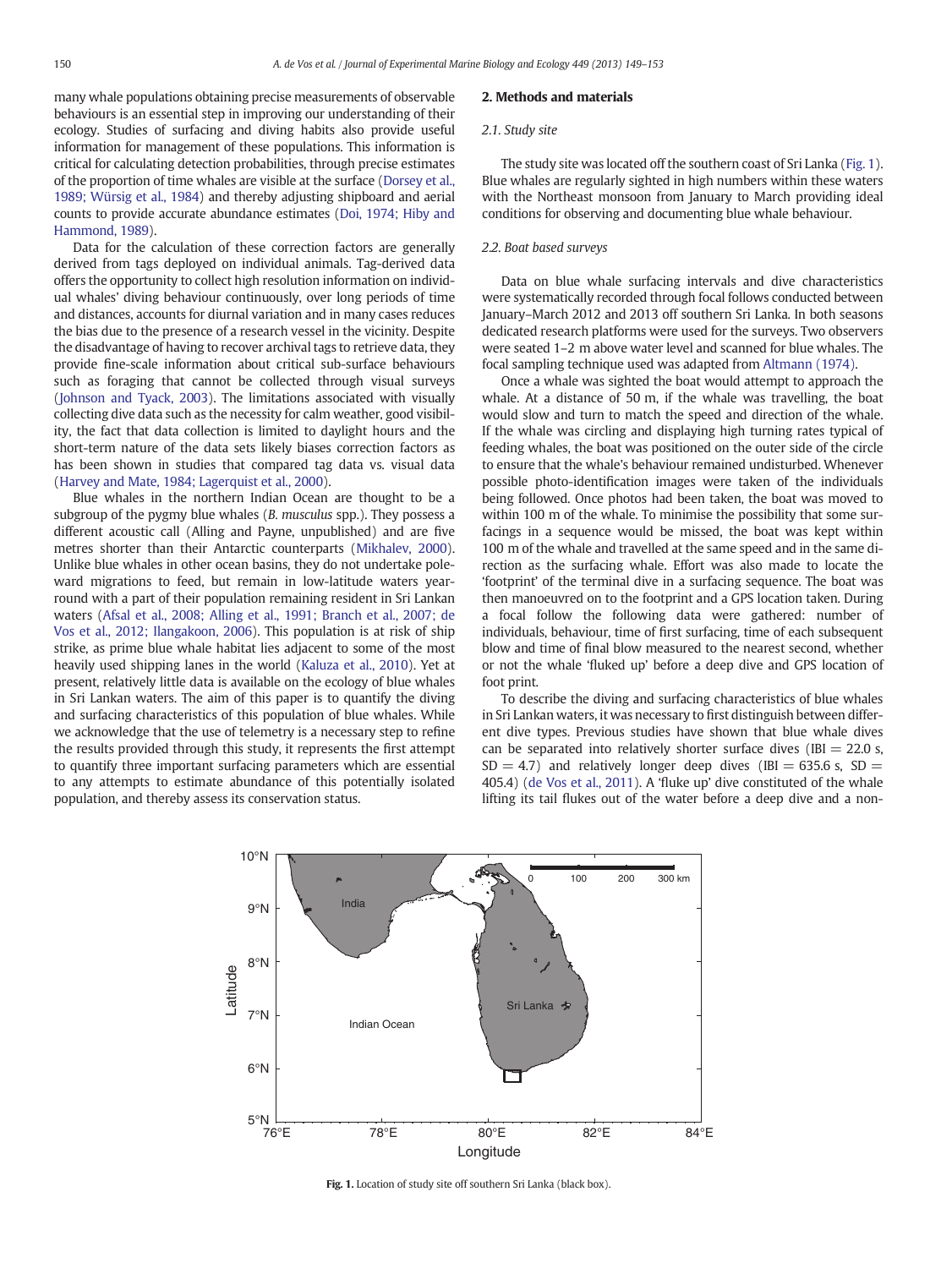fluke up dive comprised of a 'high arch' dive where the whale arched its back steeply before sinking below the surface prior or a 'lazy fluke' where the whale skimmed the surface of the water with its tail fluke prior to the deep dive. Time series of Inter-Breath Intervals (IBI) were estimated as the time between two surfacings in a focal follow. Based on this, all dives preceded by a high arch, lazy fluke or fluke were classified as deep dives and all other dives classified as surface dives.

A typical dive cycle of a blue whale is a series of surface dives followed by a deep dive. The time period between the first surfacing after a deep dive and the last surfacing before the next deep dive was called a surfacing bout. Based on this classification of dives, a number of metrics were estimated to describe the diving and surfacing characteristics of the blue whales during a follow: mean IBI, bout duration and number of surfacings in a bout.

In the event that a whale watch boat (or multiple) was present within 300 m of a surfacing whale, the research vessel would maintain a distance of 300 m from the whale and only document fluking behaviour. No other metrics were gathered during these encounters due to the risk of missing surfacings in the presence of multiple boats.

# *2.3. Data analysis*

To obtain unbiased estimates of mean IBI, both surface dives and deep dives need to be recorded with the same probability. If the data sampling is more likely to record one of the two dive types, this can lead to the mean IBI estimates either being positively (if more deep dives are recorded) or negatively (if more surface dives are recorded) biased. While surface dives within a bout are relatively easy to record from the same individual, the long duration of deep dives often makes it hard to predict where and when the whale will surface after the dive. When several whales are present in the same area (off Sri Lanka at times up to ten individuals) the chances of confusing the focal whale with another whale, and thus missing the surfacing time, is also relatively high. As a result, many focal follows ended up constituting only a single dive cycle, and some just a single surfacing bout. To overcome this sampling bias when estimating mean IBI of the follow, the temporal dependence between dive types within follows was estimated, using a first-order Markov chain [\(Caswell, 2001; Guttorp,](#page-4-0) [1995](#page-4-0)). The time series data of dive types, one for each follow, were first compiled into two-way contingency tables of preceding dive type versus succeeding dive type [\(Christiansen et al., 2010; Lusseau, 2003](#page-4-0)) using R [\(R Development Core Team, 2013](#page-4-0)). If a follow ended with a high arch or a fluke (indicating the transition from a surfacing dive to a deep dive), an additional transition from surfacing dives to deep dives was added to the contingency table to reduce any sampling bias from missing the longer deep dives. For the same reason, a transition from deep dives to surfacing dives was also added, since a deep dive was never observed directly following another deep dive in this dataset. Transition probabilities from preceding to succeeding dive types were then calculated using the following equation [\(Lusseau, 2003\)](#page-4-0):

$$
P_{ij} = \frac{\alpha_{ij}}{\sum_{j=1}^n \alpha_{ij}}, \Sigma_{j=1}^n P_{ij} = 1
$$

where *i* is the preceding dive type, *j* is the succeeding dive type, *n* is the total number of dive types (i.e. two), *aij* is the number of transitions observed from dive types *i* to *j*, and  $P_{ij}$  is the transition probability from *i* to *j* in the Markov chain. To test whether or not the estimated contingency table differed from a theoretical distribution, a goodness of fit test was performed using Pearson's chi-squared test in R.

To estimate the surfacing metrics (mean IBI, bout duration and number of surfacings in a bout), Monte Carlo methods were used to simulate individual time series (follows) of dive types based on the transition probability matrix obtained from the Markov model. The methods are the same as those described in [Christiansen et al. \(in](#page-4-0) [press\)](#page-4-0). 1000 simulations were run. First, an empty vector of dive types was created in R, with each empty value representing a sampling unit to which a dive type and duration (i.e. IBI), were randomly assigned. The initial dive type was arbitrarily categorised as a surface dive. The next dive type was then randomly chosen based on the transition probability matrix obtained from the Markov chain model. This procedure was repeated for the entire vector. To account for the heterogeneity in duration of dive types (i.e. the variation in IBI) a duration was assigned to each dive type by randomly selecting with replacement an IBI from the "distribution" of IBIs obtained from the raw data. Each dive assigned as a surface dive was given a random IBI from the "distribution" of IBIs classified as surface dives, while each dive assigned as a deep dive was given a random IBI from the "distribution" of IBIs classified as deep dives. After allocating dive types, and durations of dive types, the first 100 dives in the time series were removed as a burn-in period so that each simulation began with a randomly chosen dive type. The time series was then cut at an upper limit of 7 h, which represents the time between the earliest (07:50:50) and latest (15:18:55) recordings in a day, rounded to the nearest hour, to avoid extrapolation. From the resulting time series, the mean IBI, bout duration and number of surfacings per bout were estimated. This was done for each simulation, so that a density distribution around each surfacing metric was obtained.

The frequency of fluking in relation to non-fluking (high arch or lazy fluke dives) was estimated from the raw data. A chi-square test was performed to observe if blue whales fluked up less in the presence of whale watch boats  $(< 300$  m). We also tested if the duration of deep dives differed when preceded by fluking behaviour compared to arching behaviour using linear models in R.

All analyses were carried out on data from solitary individuals, to avoid potential behavioural biases resulting from social interactions of pairs/groups.

#### 3. Results

Data were collected on 29 days during two field seasons between January and March of 2012 and 2013. During this period a total of 2175 IBIs were recorded (surface dives  $= 2144$ , deep dives  $= 31$ ) from a total of 211 follows. The mean IBI of blue whales was 17.6 s  $(SD = 26.14)$  during surface dives and 640.3 s  $(SD = 214.38)$  during deep dives.

The transition probability between dive types, estimated from the Markov chain, was significantly different from a theoretical distribution  $(x^2 = 33.79, df = 1, p < 0.0001)$ . A blue whale performing a surface dive had an 87.9% (1887 of 2146 transitions) probability of performing another surface dive, and a 12.1% (259 of 2146 transitions) probability of changing to a deep dive. Since two deep dives never succeeded each other, the probability of changing from deep dive to surface dive was 100% (259 of 259 transitions).

The mean IBI of blue whales in Sri Lankan waters obtained from the Monte Carlo methods was 84.7 s  $(SD = 11.17)$  [\(Fig. 2\)](#page-3-0), which is equivalent to a respiration rate (number of surfacings/follow duration) of 0.72 breaths  $\sec^{-1}$  (SD = 0.094). The mean bout duration was 145 s  $(SD = 28.31)$ , with the mean number of surfacings per bout being 9.3  $(SD = 1.43)$  ([Fig. 2](#page-3-0)).

55% (136 of 246) of all deep dives were preceded by fluking behaviour, with the remaining 42% being preceded by a high arch and 3% being preceded by a lazy fluke. There was no significant difference in the proportion of animals who fluked up in the presence of whale watch boats compared to those who fluked up in the absence of whale watch boats ( $x^2 = 3.32$ , df = 1, p > 0.05). There was also no difference in the duration of deep dives following fluking behaviour compared to non-fluking behaviour ( $F_{1,29} = 0.021$ ,  $P = 0.887$ ), although the sample size was quite small ( $n = 31$  deep dives).

Mean IBI obtained from the model data was higher than that calculated using the raw data while mean bout duration and mean number of breaths per surfacing bout were comparable between both techniques [\(Table 1\)](#page-3-0).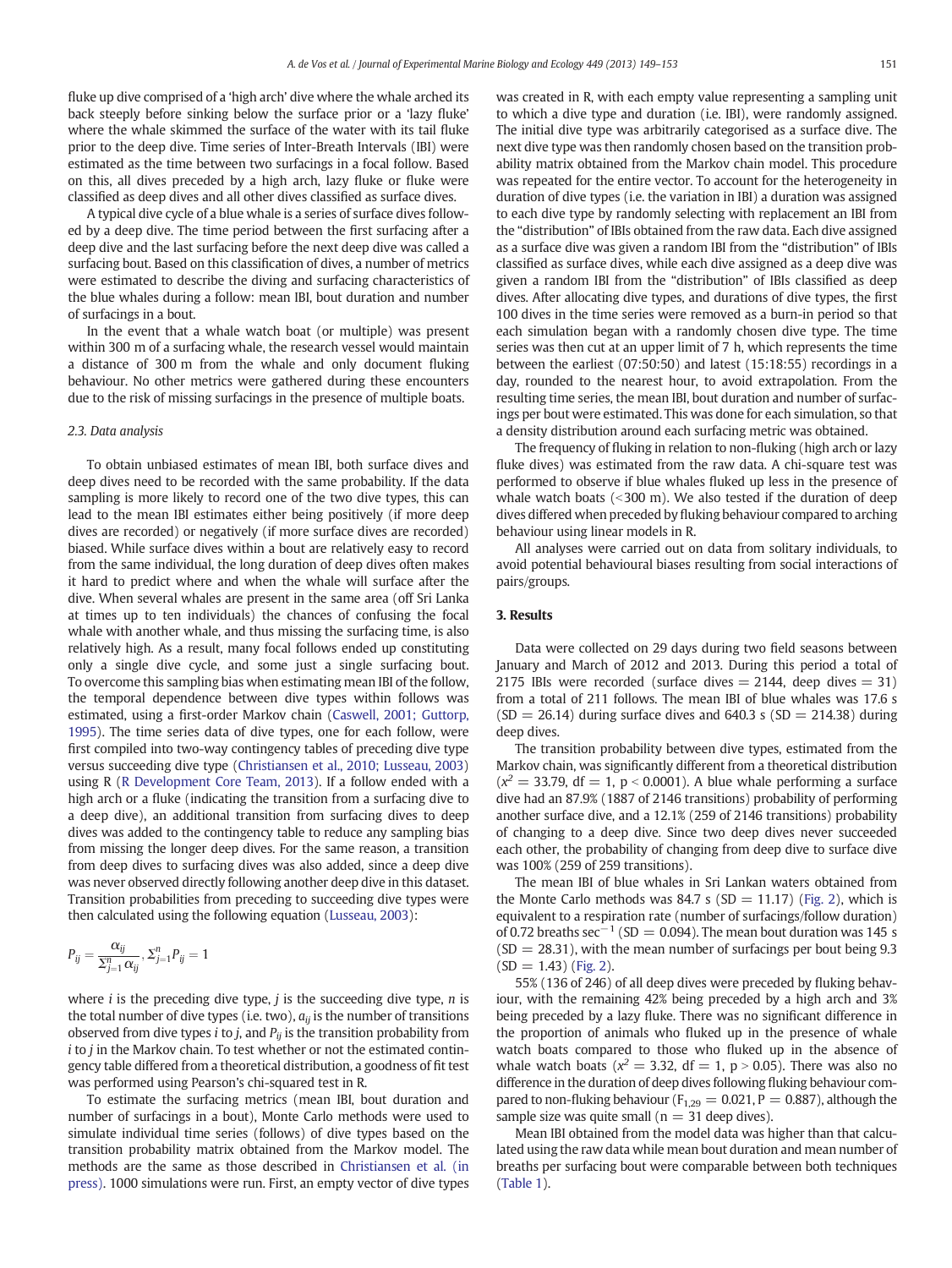<span id="page-3-0"></span>

Fig. 2. Density distributions of blue whale IBI, bout duration and number of surfacings per bout. The mean of each surface metric is indicated by the dashed vertical line. The density distributions were derived from 1000 simulated follows, each representing a seven-hour long time series.

## 4. Discussion

The mean IBI of blue whales in Sri Lankan waters calculated using the Monte Carlo methods, was 84.7 s (SD  $= 11.17$ ). This is considerably higher than if mean IBI was estimated directly from the raw data, which gives an estimate of 26.5 s ( $SD = 82.19$ ). This difference highlights the importance of taking the temporal dependence between dive types into consideration when estimating surface mean IBI, or else the resulting mean IBI will be strongly negatively biased. The temporal dependence was however less important when estimating the mean bout duration and the number of surfacings within bouts. Our Monte Carlo estimate of mean bout duration was  $145$  s (SD = 28.31) compared to 167 s  $(SD = 68)$  when estimated directly from the raw data. The mean number of breaths per surfacing bout, estimated from the Monte Carlo methods, was  $9 (SD = 1.3)$  compared to  $11 (SD = 3.7)$  when estimated directly from the raw data. That the main discrepancy was between mean IBI and not bout duration or number of surfacings within bouts makes sense given that the main sampling bias was on the probability of recording deep dives and not surface dives within bouts.

Blue whales off southern Sri Lanka were seen breathing between 3 and 20 times (average 11) at the surface over a 29–421 s period. The reason for the shortest surface time is unclear. Following this period at the surface the whales would dive for an average of 640 s. In general, this suggests that blue whales off Sri Lanka follow similar surfacing/ dive cycles to those in the North Atlantic where blue whales were seen breathing at the surface 6–20 times over a 50–300 s period followed by dives that extended from 300 to 900 s ([COSEWIC, 2002](#page-4-0)).

It is important to highlight however, that diving and surfacing characteristics likely vary between foraging periods and travelling periods, and diurnally [\(Klinowska, 1986; Lagerquist et al., 2000](#page-4-0)). In the north Pacific, feeding dives averaged 9.8 min  $(SD = 2 \text{ min})$  with surface recovery times ranging from 16 s to 6.7 min and a mean of 10 surfacings  $(SD = 3)$  [\(Goldbogen et al., 2011](#page-4-0)). [Sims et al. \(2005\)](#page-4-0) predict that basking shark abundance (*Cetorhinus maximus*) is over/underestimated by at least ten-fold in the absence of bias reduction for habitat specific Diel Vertical Migratory patterns. For turtles in Shark Bay, Western Australia, correction factors were highly heterogeneous, and found to vary between different diving behaviours and associated environmental conditions highlighting the need to consider spatiotemporal variation in diving when estimating abundance ([Thomson et al., 2012, 2013\)](#page-4-0).

Blue whales in Sri Lankan waters were observed 'fluking up' 55% of the time. This contrasts with blue whales in the north Atlantic, where fluking up is exhibited only by specific individuals and is observed only 15–20% of the time ([COSEWIC, 2002\)](#page-4-0). Within Sri Lankan waters, this behaviour was not individual specific and showed no obvious pattern. [Ilangakoon and Sathasivam \(2012\)](#page-4-0) state that the blue whales on the south coast of Sri Lanka fluked up on "approximately 70%" of the dives while dives without fluking were associated with hurried behaviours resulting from disturbances caused by whale watching boats. This implies that non-fluke up diving occurred 30% of the time and only resulted from vessel related disturbances. We did not find this to be the case in our study as non-fluke up dives occurred 45% of the time and were not significantly associated with the presence of other vessels within 300 m. A fluke up dive was always followed by a deep dive but not necessarily one of longer duration. This suggests that individuals were not diving deeper following a 'fluke up' dive as is also supported by our model results.

Most methods of abundance estimation rely heavily on cue counting. Knowledge of dive times is important to estimate the amount of time a whale spends submerged and undetectable for counting as it allows for more accurate abundance estimations. Not accounting for the temporal dependence in dive types leads to an underestimation of IBI, which subsequently leads to an underestimation of density and ultimately abundance. In this study, the results obtained for the surfacing and diving characteristics of blue whales off southern Sri Lanka are comparable with those obtained for blue whales elsewhere in the northern hemisphere. Besides its use in survey calibration, this data can also be used to measure responses to potential threats, such as vessel traffic and sound sources and to examine foraging behaviour in relation to anthropogenic presence and presence of other species.

Surfacing characteristics and dive data gathered through visual surveys have inherent shortcomings. The presence of the research vessel in the vicinity of the whale may cause a bias in the data that has not been accounted for through this study. Our data was collected only during daylight hours and therefore does not account for diurnal variations in behaviour, though population surveys are generally conducted

#### Table 1

Table comparing estimations of surfacing characteristics from raw vs. model data derived using the Monte Carlo method.

| Surfacing characteristic    | Raw data |      |      |           |      | Model |           |
|-----------------------------|----------|------|------|-----------|------|-------|-----------|
|                             | Min      | Max  | Mean | <b>SD</b> | n    | Mean  | <b>SD</b> |
| IBI (sec)                   |          | 1326 | 26.5 | 82.19     | 2175 | 84.7  | 11.17     |
| Bout duration (sec)         | 29       | 421  | 167  | 68        | 142  | 145   | 28.31     |
| Surfacings per bout         |          | 20   |      | 3.7       | 148  | 9.3   | 1.43      |
| Duration of deep dive (sec) | 137      | 1326 | 641  | 214       | 31   | N/A   | N/A       |